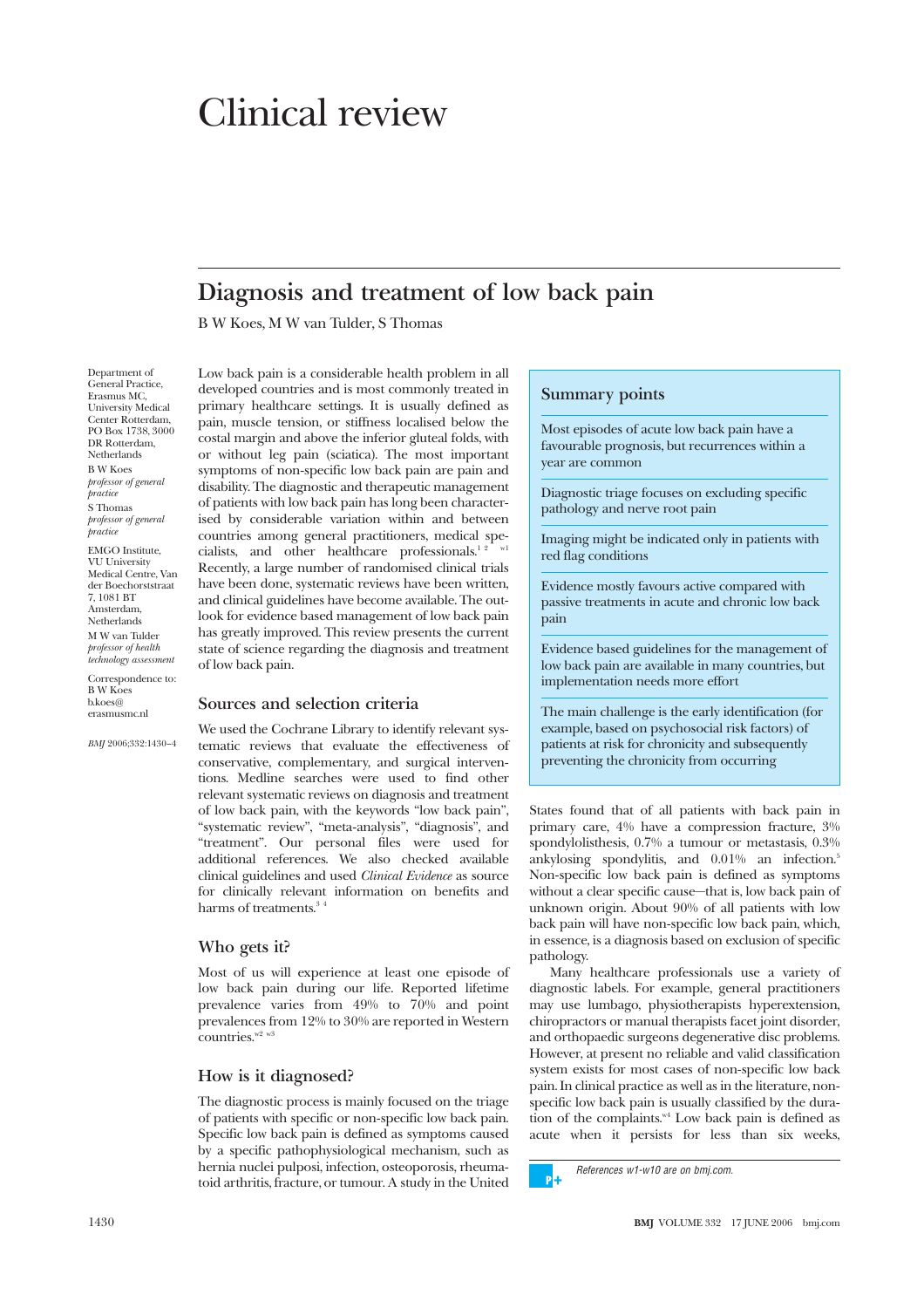#### **Box 1: Red flag conditions indicating possible underlying spinal pathology or nerve root** problems"

# **Red flags**

- Onset age  $\leq$  20 or  $>$  55 years
- Non-mechanical pain (unrelated to time or activity)
- Thoracic pain
- Previous history of carcinoma, steroids, HIV
- Feeling unwell
- Weight loss
- Widespread neurological symptoms
- Structural spinal deformity

#### **Indicators for nerve root problems**

- Unilateral leg pain > low back pain
- Radiates to foot or toes
- Numbness and paraesthesia in same distribution
- Straight leg raising test induces more leg pain
- Localised neurology (limited to one nerve root)

subacute between six weeks and three months, and chronic when it lasts longer than three months. In clinical practice, the triage is focused on identification of "red flags" (see box 1) as indicators of possible underlying pathology, including nerve root problems. When red flags are not present, the patient is considered as having non-specific low back pain.

# **What is the prognosis?**

In general, the clinical course of an episode of acute low back pain seems favourable, and most pain and related disability will resolve within a couple of weeks.<sup>6</sup> This is also illustrated by the finding that about 90% of patients with low back pain in primary care will have stopped consulting their doctor within three months.<sup>7</sup> Croft suggests that in many patients low back pain symptoms fluctuate over time.<sup>w5</sup> Most patients with back pain will have experienced a previous episode, and acute attacks often occur as exacerbations of chronic low back pain. So recurrences are common. Pengel et al estimated the cumulative risk of at least one recurrence within a 12 month period to be 73% (95% confidence interval 59% to  $88\%$ ).<sup>w2</sup> The severity of these recurrences, however, is usually less and does not always lead to a new visit to the general practitioner.8 9 Only a small proportion (5%) of people with an acute episode of low back pain develop chronic low back pain and related disability.

# **How useful is imaging?**

Abnormalities in x ray and magnetic resonance imaging and the occurrence of non-specific low back pain seem not to be strongly associated.<sup>10</sup> w<sup>6</sup> Abnormalities found when imaging people without back pain are just as prevalent as those found in patients with back pain. Van Tulder and Roland reported radiological abnormalities varying from 40% to 50% for degeneration and spondylosis in people without low back pain. They said that radiologists should include this epidemiological data when reporting the findings of a radiological investigation.11 Many people with low back pain show no abnormalities. In clinical guidelines these findings have led to the recommendation to be restrictive in referral for imaging in patients with non-specific low back pain. Only in cases with red flag conditions might imaging be indicated. Jarvik et al showed that computed tomography and magnetic resonance imaging are equally accurate for diagnosing lumbar disc herniation and stenosis—both conditions that can easily be separated from non-specific low back pain by the appearance of red flags. Magnetic resonance imaging is probably more accurate than other types of imaging for diagnosing infections and malignancies, $12$  but the prevalence of these specific pathologies is low.

# **What are the most important prognostic indicators for chronicity?**

Early identification of patients with low back pain at risk for long term disability and sick leave is theoretically and practically important because early and specific interventions may be developed and used in this subgroup of patients. This is of special importance because recovery for people who develop chronic low back pain and disability is increasingly less likely the longer the problems persist.

The transition from acute to chronic low back pain seems complicated, and many individual, psychosocial, and workplace associated factors may play a part. In this respect, increasing evidence indicates the importance of psychosocial factors.<sup>w7</sup> A recently published systematic review of prospective cohort studies found that distress, depressive mood, and somatisation are associated with an increased risk of chronic low back pain.<sup>13</sup>

Table 1 shows a list of individual, psychosocial, and occupational factors, which have been identified as risk factors either for the occurrence of low back pain or for the development of chronicity. "Yellow flags" have been developed for the identification of patients at risk of chronic pain and disability. A screening instrument based on these yellow flags has been validated for use in clinical practice.<sup>14</sup> The predictive value of the yellow flags and the screening instrument need to be further evaluated in clinical practice and research.

# **How effective are commonly available treatments?**

More than 1000 randomised controlled trials have been published evaluating all types of conservative, complementary, or surgical treatments for low back pain that are commonly used in primary and secondary care. The evidence on treatment of acute and chronic low back pain from Cochrane and other

Table 1 Risk factors for occurrence and chronicity of low back pain<sup>w10</sup>

| <b>Risk factors</b> | Occurrence                                                                                                                                                       | <b>Chronicity</b>                                                                                                                   |
|---------------------|------------------------------------------------------------------------------------------------------------------------------------------------------------------|-------------------------------------------------------------------------------------------------------------------------------------|
| Individual          | Age; physical fitness; weakness of back<br>and abdominal muscles; smoking                                                                                        | Obesity; low educational level; high<br>levels of pain and disability                                                               |
| Psychosocial        | Stress; anxiety; negative mood or<br>emotions; poor cognitive functioning;<br>pain behaviour                                                                     | Distress; depressive mood; somatisation                                                                                             |
| Occupational        | Manual material handling; bending and<br>twisting; whole body vibration; job<br>dissatisfaction; monotonous tasks; poor<br>work relationships and social support | Job dissatisfaction; unavailability of light<br>duty on return to work; job requirement<br>of lifting for three quarters of the day |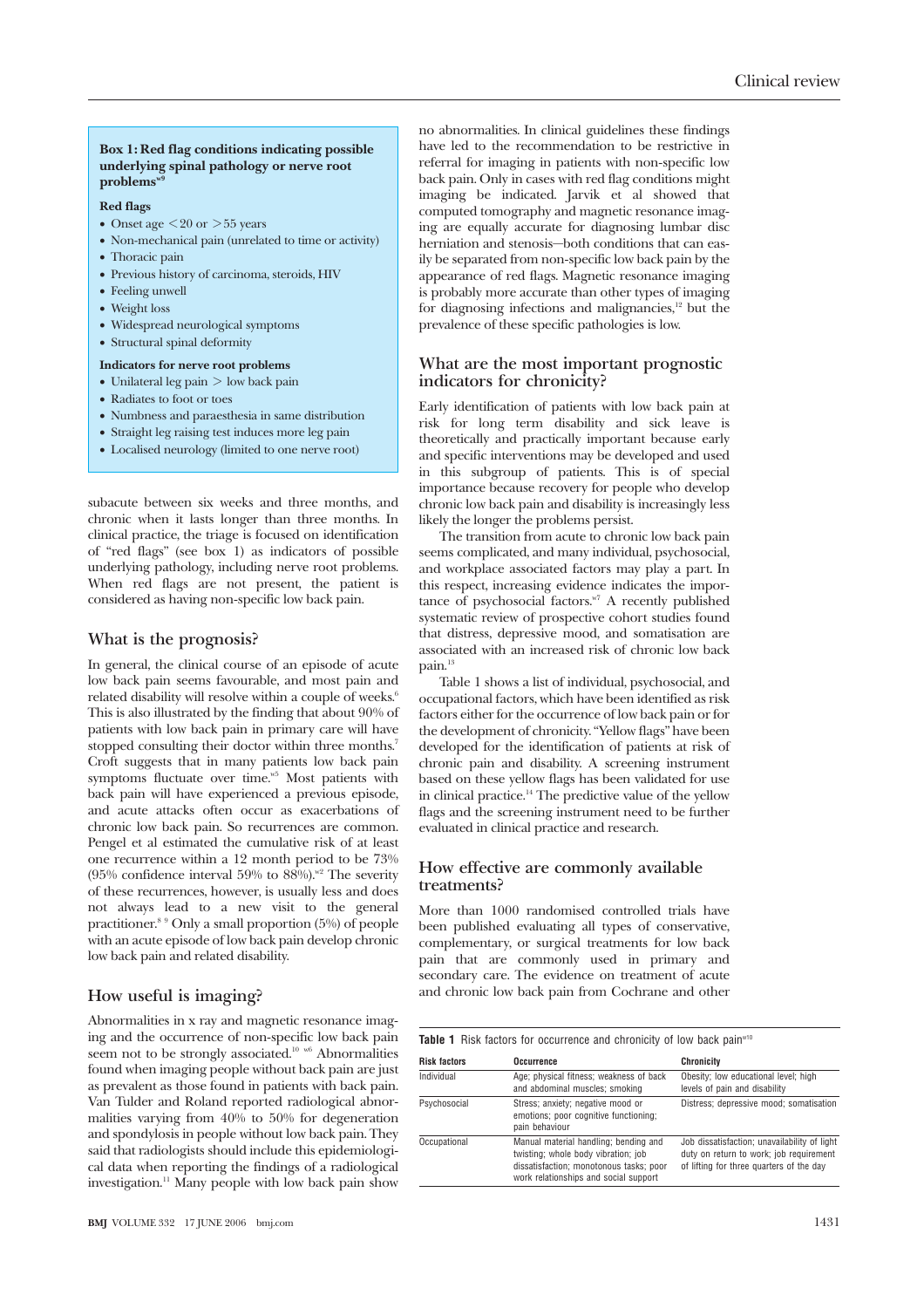#### **Box 2: Summary of recommendations of 11 national clinical guidelines for acute low back**  $\mathbf{pain}^{21}$

#### **Diagnosis**

- Diagnostic triage (non-specific low back pain,
- radicular syndrome, specific pathology)
- History taking and physical examination to exclude red flags
- Physical examination for neurological screening (including straight leg raising test)
- Consider psychosocial factors if there is no improvement
- x Rays not useful for non-specific low back pain

#### **Treatment**

- Reassure patients (favourable prognosis)
- Advise patients to stay active
- Prescribe medication if necessary (preferably at fixed time intervals):
	- Paracetamol
	- Non-steroidal anti-inflammatory drugs
- Consider muscle relaxants or opioids
- Discourage bed rest
- Consider spinal manipulation for pain relief
- Do not advise back-specific exercises

systematic reviews has recently been updated with results of additional trials (table  $2$ ).<sup>3</sup>

#### **How effective are treatments in acute low back pain?**

The evidence that non-steroidal anti-inflammatory drugs relieve pain better than placebo is strong. Advice to stay active speeds up recovery and reduces chronic disability. Muscle relaxants relieve pain more than placebo, strong evidence also shows, but side effects such as drowsiness may occur. Conversely, strong evidence shows that bed rest and specific back exercises (strengthening, flexibility, stretching, flexion, and extension exercises) are not effective. These interventions mentioned were equally as effective as a variety of placebo, sham, or as no treatment at all. Moderate evidence shows that spinal manipulation, behavioural treatment, and multidisciplinary treatment (for subacute low back pain) are effective for pain relief. Finally,

|  | <b>Table 2</b> Treatments for acute and chronic low back pain <sup>3</sup> <sup>4</sup> |  |  |  |  |  |  |  |
|--|-----------------------------------------------------------------------------------------|--|--|--|--|--|--|--|
|--|-----------------------------------------------------------------------------------------|--|--|--|--|--|--|--|

| <b>Effectiveness</b>         | Acute low back pain                                                                                                                                                                                                                                                                      | Chronic low back pain                                                                                                                                    |  |  |  |
|------------------------------|------------------------------------------------------------------------------------------------------------------------------------------------------------------------------------------------------------------------------------------------------------------------------------------|----------------------------------------------------------------------------------------------------------------------------------------------------------|--|--|--|
| Beneficial                   | Advice to stay active, non-steroidal<br>anti-inflammatory drugs (NSAIDs)                                                                                                                                                                                                                 | Exercise therapy, Intensive<br>multidisciplinary treatment programmes                                                                                    |  |  |  |
| Trade off                    | Muscle relaxants                                                                                                                                                                                                                                                                         | Muscle relaxants                                                                                                                                         |  |  |  |
| Likely to be beneficial      | Spinal manipulation, behaviour therapy,<br>multidisciplinary treatment programmes<br>(for subacute low back pain)                                                                                                                                                                        | Analgesics, acupuncture,<br>antidepressants, back schools, behaviour<br>therapy, NSAIDs, spinal manipulation                                             |  |  |  |
| Unknown                      | Analgesics, acupuncture, back schools,<br>epidural steroid injections, lumbar<br>supports, massage, multidisciplinary<br>treatment (for acute low back pain),<br>transcutaneous electrical nerve<br>stimulation, traction, temperature<br>treatments, electromyographical<br>biofeedback | Epidural steroid injections, EMG<br>biofeedback, lumbar supports, massage,<br>transcutaneous electrical nerve<br>stimulation, traction, local injections |  |  |  |
| Unlikely to be<br>beneficial | Specific back exercises                                                                                                                                                                                                                                                                  |                                                                                                                                                          |  |  |  |
| Ineffective or harmful       | Bed rest                                                                                                                                                                                                                                                                                 | Facet joint injections                                                                                                                                   |  |  |  |

no evidence shows that other interventions (for example, lumbar supports, traction, massage, or acupuncture) are effective for acute low back pain.<sup>3</sup>

## **How effective are conservative treatments in chronic low back pain?**

That exercise and intensive multidisciplinary pain treatment programmes are effective for chronic low back pain is supported by strong evidence. Some evidence supports the effectiveness of (cognitive) behaviour therapy, analgesics, antidepressants, nonsteroidal anti-inflammatory drugs, and back schools and spinal manipulation. No evidence supports using other interventions (for example, steroid injections, lumbar supports, and traction). For most effective treatments, the effects are usually only small and short term. Unfortunately, many commonly used interventions lack sufficient evidence for clinically relevant long term effects<sup>4</sup>

# **What is the role of invasive procedures in (non-specific) chronic low back pain?**

A recently published review summarised the available evidence about the efficacy of surgery and other invasive interventions for low back pain and sciatica.15 A number of interventions, including facet joint, epidural, trigger point, and sclerosant injections, have not clearly been shown to be effective. No sound evidence is available for the efficacy of spinal stenosis surgery. Surgical discectomy may be considered for selected

#### **Box 3: Recommendations in the European clinical guidelines for diagnosis and treatment** of chronic low back pain<sup>22</sup>

#### **Diagnosis**

• Diagnostic triage to exclude specific pathology and nerve root pain

• Assessment of prognostic factors (yellow flags) such as work related factors, psychosocial distress, depressive mood, severity of pain and functional impact, prior episodes of low back pain, extreme symptom reporting, and patient's expectations

- Imaging is not recommended unless a specific cause is strongly suspected
- Magnetic resonance imaging is best option for
- radicular symptoms, discitis, or neoplasm
- Plain radiography is best option for structural deformities

#### **Treatment**

*Recommended*—Cognitive behaviour therapy, supervised exercise therapy, brief educational interventions, and multidisciplinary (biopsychosocial) treatment, short term use of non-steroidal anti-inflammatory drugs and weak opioids.

*To be considered*—Back schools and short courses of manipulation and mobilisation, noradrenergic or noradrenergic-serotoninergic antidepressants, muscle relaxants, and capsicum plasters.

*Not recommended*—Passive treatments (for example, ultrasound and short wave) and gabapentin. Invasive treatments are in general not recommended in chronic non-specific low back pain.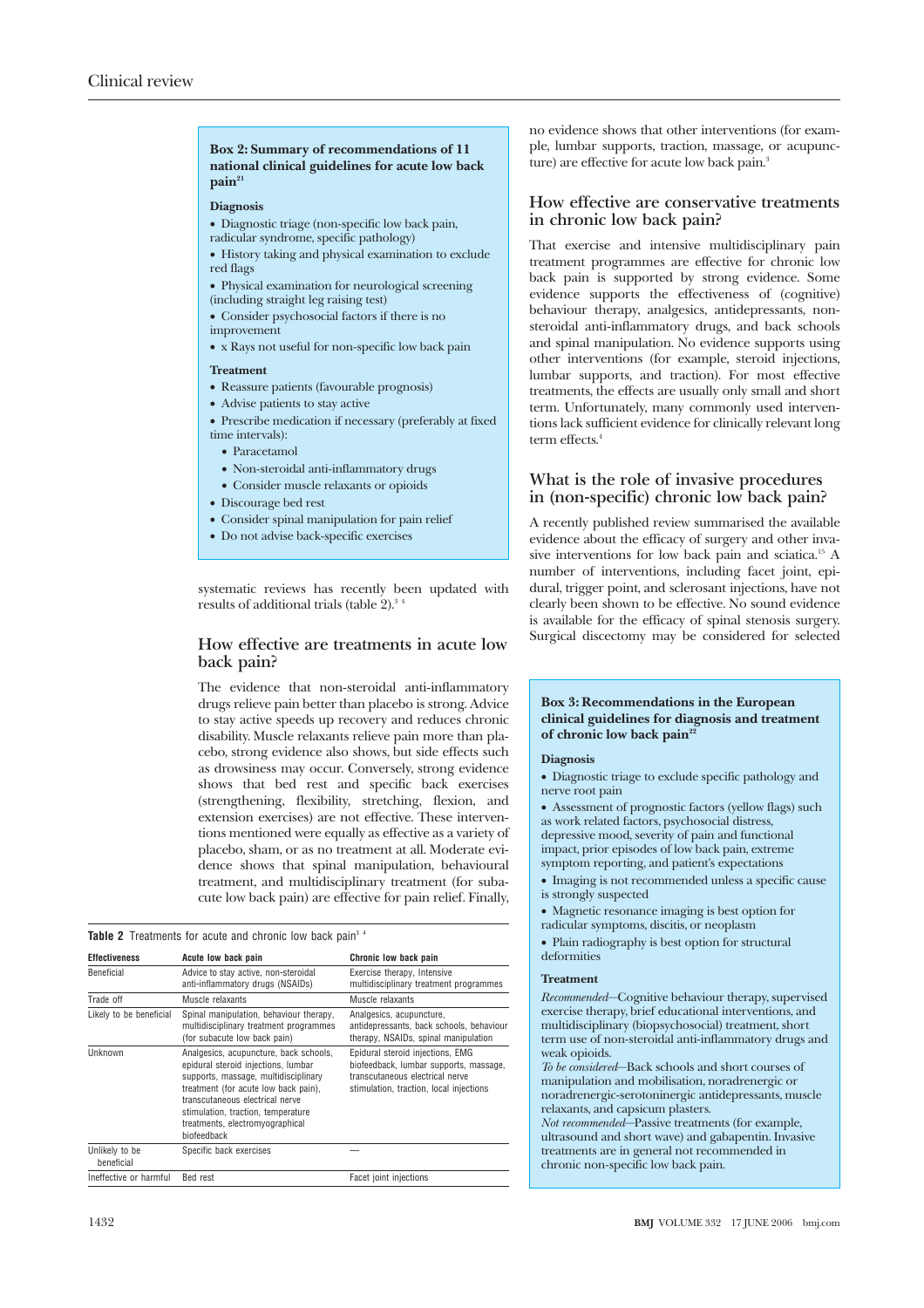patients with sciatica due to lumbar disc prolapse that do not respond to initial conservative management. The role of fusion surgery for chronic low back pain is under debate.16 Recent randomised clinical trials comparing fusion surgery with conservative treatment showed conflicting results.<sup>17-19</sup> Recommendations that fusion surgery should be applied in carefully selected patients are difficult to follow because no clear and validated criteria exist to identify these patients in advance.

# **Does (early) psychosocial intervention prevent chronicity?**

Although evidence certainly shows the contribution of psychosocial factors to the development of chronic low back pain and disability, less is known about the efficacy of interventions aimed at patients identified with increased risk due to these factors. A recently published clinical trial did not find positive effects of a specifically designed intervention to be applied by general practitioners for patients with acute or subacute low back pain.<sup>20</sup> The intervention focused on the identification of psychosocial prognostic factors discussing these factors with the patient, setting specific goals for reactivation, and providing an educational booklet. Compared with usual care, however, no differences were found on any outcome measure during a year long follow-up. Also, in currently available clinical guidelines, no clear recommendations are given regarding the optimal treatment of patients at risk (due to their psychosocial profile) once they have been identified. The development and evaluation of interventions aimed at prevention of chronicity is of utmost importance in the coming years.

# **What do guidelines recommend?**

In many Western countries, clinical guidelines have been issued for the management of low back pain. In general, recommendations are similar across guidelines. Box 2 summarises the main recommendations for diagnosis and treatment for acute low back pain from 11 countries.<sup>21</sup> For chronic low back pain, far fewer guidelines are available. Box 3 shows the recommendations from the recently issued European clinical guidelines for chronic low back pain.22 It must be noted, however, that these recommendations are made by a single guideline committee.

#### **Promising developments**

#### **Identifying subgroups of patients more amenable to specific treatments**

A recently published randomised clinical trial found that patients with acute or subacute low back pain had significantly better functional outcomes when they received a matched treatment compared with an unmatched treatment.<sup>23</sup> The authors examined all patients before treatment and assigned them to one of three groups (manipulation, stabilisation exercises, or specific exercise) thought most likely to benefit the patients. Patients were subsequently randomised irrespective of this subgroup assignment towards one of the three interventions groups with the same

#### **Useful websites**

Clinical Evidence (www.clinicalevidence.org)

Up to date evidence for clinicians regarding benefits and harms of treatments for a variety of disorders including low back pain Cochrane Back Review Group (www.cochrane.iwh.on.ca)

The activities of the review group responsible for writing systematic Cochrane reviews on the efficacy of treatments for low back pain

Cochrane Collaboration (www.cochrane.org)

The organisation responsible for writing systematic reviews and meta-analyses on the efficacy of treatments which are published in the Cochrane Library

European Guidelines (www.backpaineurope.org)

The recently issued European guidelines on the prevention and treatment of low back pain

#### **Ongoing research**

Much research is focused on detecting relevant subgroups of patients with low back pain with a different prognosis and susceptibility to specific treatments. Special attention is given to identifying patients at risk of developing chronic pain and disability and the adequate management of these patients. A large number of randomised clinical trials are being done to assess the effectiveness of commonly available treatments for acute and chronic low back pain.

#### **A patient's perspective**

Back pain entered my life four years ago during a holiday and hasn't left since. It is always disturbing my daily life, often barely noticeable, but at times severe. I went to see a specialist and had a computed tomography scan, but the doctors say there's nothing seriously wrong with my back. When I am in pain I try to do some exercises that a physiotherapist taught me. I love to walk and try to hang on to my daily routine. The pain gets worse if I don't keep moving. I only go to see my general practitioner when I think I need painkillers.

I am a widow and live alone. My children are supportive, but sometimes I sit on the side of my bed and cry because of the pain and the fact that I can hardly get up to go to the toilet. I do enjoy life a lot, but I find living with periods of pain and limitations pretty hard at times. I think life will be easier once I move to a place without stairs and with some personal help when I need it most.

Mrs Mooren-Baars, aged 76 years, Breille

treatments. The analyses were focused on matched versus unmatched treatment according to their baseline subgroup assignment.

Previous studies also found better results of matched treatments in subgroups of patients with non-specific low back pain. For example, one study showed that it was possible to identify a subgroup of patients likely to benefit from spinal manipulation.<sup>24</sup> These types of studies may further improve the management of patients with low back pain and better tailor treatment options to the needs of individual patients. It might be recommended to further investigate which subgroups of patients with chronic low back pain (for example, based on their psychosocial yellow flags) will especially benefit from exercise therapy or cognitive behaviour therapy.

#### **Clinical guidelines that stimulate a more active approach to management**

The accumulated evidence from randomised trials and systematic reviews regarding the value of diagnostic